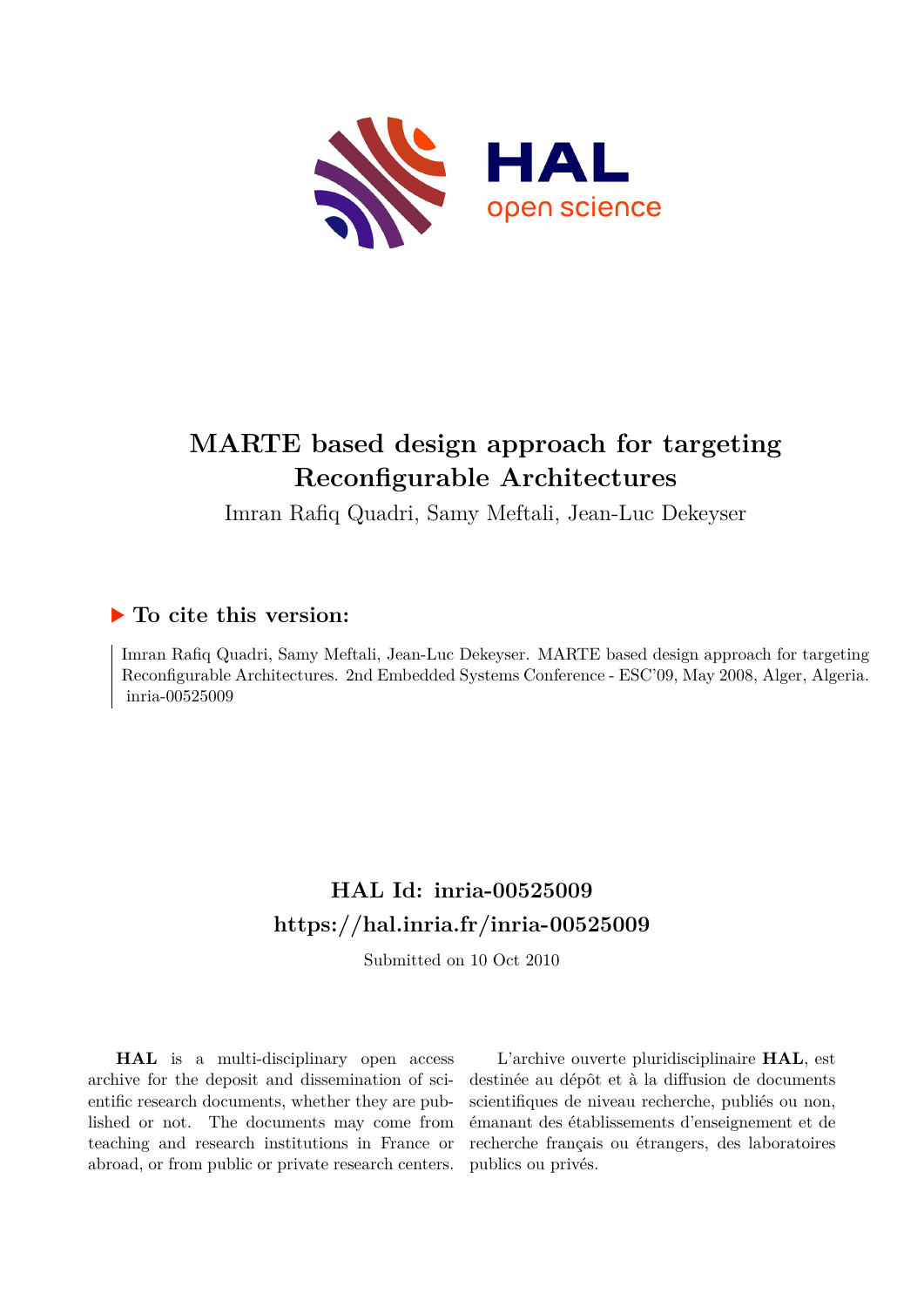#### **MARTE based design approach for targeting Reconfigurable Architectures**

Imran Rafiq Quadri, Samy Meftali and Jean-Luc Dekeyser INRIA Lille Nord – Europe, USTL / LIFL / CNRS , Lille – France {Imran.Quadri, Samy.Meftali, Jean-Luc.Dekeyser}@lifl.fr

*Abstract***—***This paper demonstrates the use of a model driven design flow for Multiprocessor System on chips (MPSoCs) such as those dedicated to intensive signal processing applications. Due to the continuous exponential rise in SoC's design complexity, there is a critical need to find new seamless methodologies and tools to handle the SoC co-design aspects. This paper addresses this issue and proposes a novel SoC codesign methodology based on Model Driven Engineering (MDE) and the MARTE (Modeling and Analysis of Real-Time and Embedded Systems) standard proposed by OMG (Object Management Group), in order to raise the design abstraction levels. Extensions of this standard have enabled us to move from high level specifications to execution platforms such as reconfigurable FPGAs.*

#### *Key Words - Real-Time and Embedded Systems, SoC Co-design, FPGAs, Partial Dynamic Reconfiguration, ISP, Control, MDE, MARTE, UML*

#### I.INTRODUCTION

The computing power requirements of intensive signal processing applications such as video processing, voice recognition, telecommunications, radar or sonar are steadily increasing (several hundreds of GOPS (Giga Operations per second) for low power embedded systems in a few years). If the design productivity does not increase dramatically, the limiting factor of the growth of the semiconductor industry will not be the physical limitations due to the thinness of the fabrication process but the economy. Indeed, we ask the system design teams to build more complex systems faster, cheaper, bug free and to decrease the power consumption.

Model Driven Engineering [1] (MDE) is an emerging domain and can be seen as a High Level Design Flow and an effective solution for resolving the above mentioned problems. The advantage of MDE is that the complete system (both application and architecture) is modeled at a high specification level allowing several abstraction levels. A designer thus can focus on a particular domain space related to an abstraction level. The UML (Unified Modeling Language) graphical language allows to increase comprehensibility of the system and permits relations between concepts defined at different abstraction levels. High abstraction level descriptions of systems can be provided by the users and they can identify the internal concepts (task/data parallelism, data dependencies and hierarchy). The graphical nature of these specifications allows for their reuse, modification, maintenance and extension.

MARTE [1] (Modeling and Analysis of Real-Time and Embedded Systems) is an industry standard proposal of the Object Management Group (OMG) for model-driven development of embedded systems. It add capabilities to UML allowing to model software, hardware and their relations, along with added extensions (for e.g. performance and scheduling analysis). Although rich in concepts, MARTE lacks a design flow to move from high level modeling to execution platforms.

Gaspard [2],[3] is a MDE oriented MARTE compliant SoC co-design environment dedicated specially towards parallel hardware and software co-design allowing to move from high level MARTE specifications to an executable platform. It exploits the parallelism included in repetitive constructions of hardware elements or regular constructions such as application loops. Gaspard proposes an environment starting at the highest level of abstraction, namely the system modeling level. Automate code production by the use of (semi)-automatic model transformations is possible in our environment. The environment currently focuses on a limited application domain, that of intensive signal processing applications.

Our contribution is related to the RTL chain in Gaspard which allows to convert the modeled application at the high abstraction level, as a hardware functionality which can be then implemented in a targeted FPGA. The produced code is generated automatically using model to model transformations.

The plan of this paper is as follows: section 2 gives a brief overview of MDE, while section 3 relates to Gaspard2 in general and the MARTE extensions. Section 4 briefly describes the RTL chain while section 5 presents a case study. Finally we finish with a conclusion.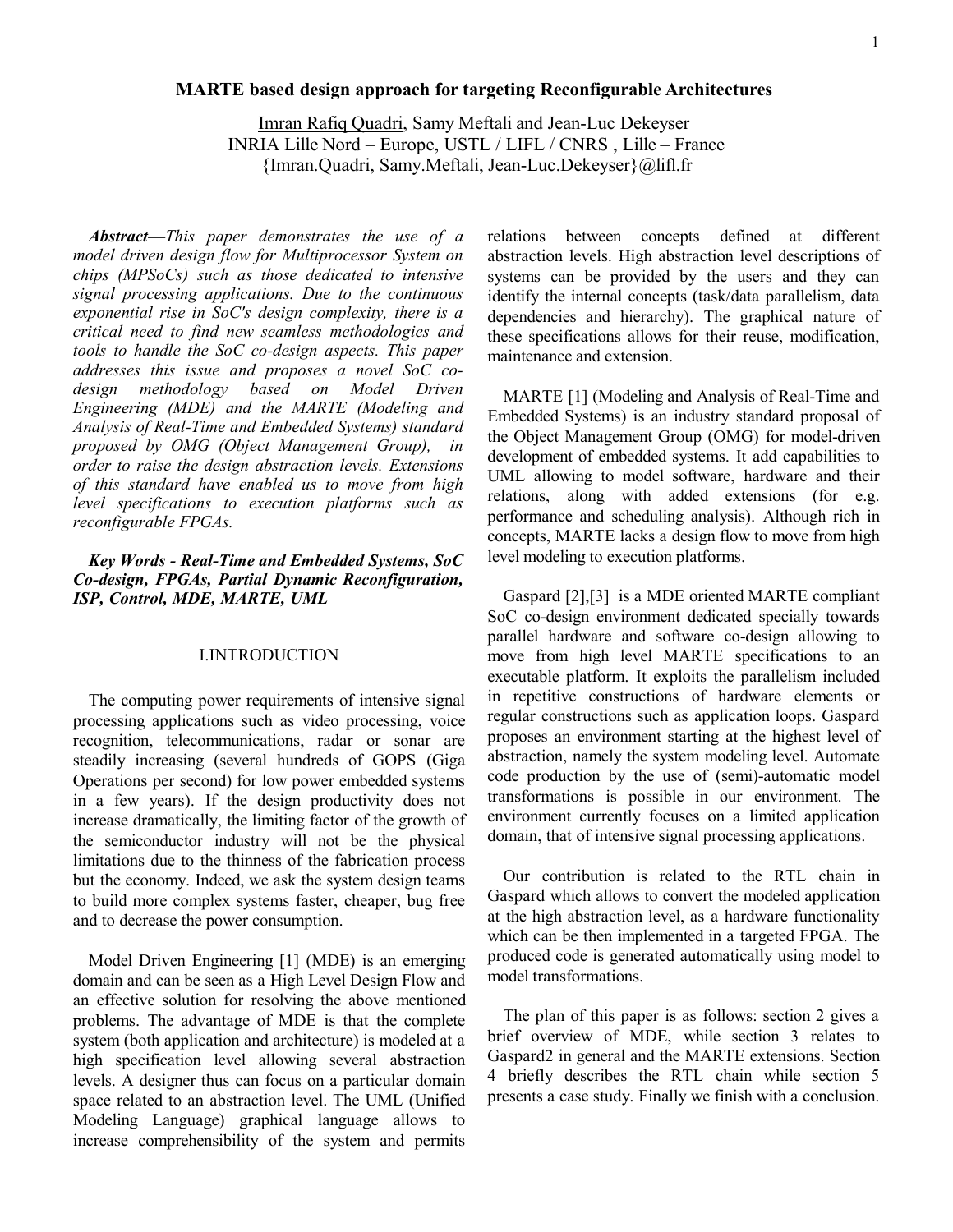#### II. MODEL DRIVEN ENGINEERING

MDE is centered around three focal concepts. *Models*, *Metamodels* and *Transformations*. A model is an abstraction of reality and composed of concepts and relations. Concepts are "things" and relations are the "links" between these things in reality. A model can be observed from different point of views (views in MDE). A metamodel is in fact a collection of concepts and relations for describing a model. It defines the syntax of a model as a language defines its grammar. Each model is then said to conform to its metamodel.

Finally using model transformations, it is possible to move from higher abstraction level models to low level technology modes in order to generate executable models (or source code). A model transformation is a compilation process that transforms a source model into a target model and allows to move from an abstract model to a more detailed model. The source and target models each conform to their respective metamodels. A model transformation is based on a set of rules that help to identify concepts in a source metamodel in order to create enriched concepts in the target metamodel. This separation allows to easily extend and maintain the compilation process. New rules extend the compilation process and each rule can be independently modified. Model transformations carry out refinements moving from high abstraction levels to low levels for code generation. At each intermediate level, implementation details are added to the compilation process. The advantage of this approach is that it allows to define several model transformations from the same abstraction level but targeted to different lower levels, offering opportunities to generate several implementations from a specification.

#### III. GASPARD CO-DESIGN ENVIRONMENT

Gaspard is a MDE oriented SoC co-design environment [2],[3]; which is compliant with the latest OMG industry standard, MARTE [1]. MARTE allows modeling of real-time embedded systems: the application, architecture and the allocation between application and architecture in the UML graphical language. Gaspard has significantly contributed in the definition of the MARTE standard, such as the RSM package which allows the expression of repetitive structures of systems (application loops and hardware repetitions) in a compact manner. The RSM concepts were originally used in Gaspard to implement intensive signal processing applications.

In the Gaspard design approach illustrated in fig.1, the application and architecture are modeled using the MARTE concepts. Afterwards, an allocation is carried out: the application part is mapped onto the available hardware resources, such as tasks on processing units and data onto memory. Although MARTE is suitable for modeling purposes, it lacks the means to move from high level modeling specifications to execution platforms. Gaspard2 bridges this gap by introducing the concept of deployment.

In the deployment level, all the elementary components or ECs, either of the application or the architecture, are linked with an implementation facilitating IP (Intellectual Property) reuse. An EC can have different implementations, which depend on the abstraction levels and execution platforms. The designer can choose an implementation among the possible choices. Hence, deployment allows one to move from platform independent models to platform dependent ones. Currently Gaspard targets different execution platforms such as formal verification [5], high performance computing [6], simulation [7],[8] and finally synthesis as illustrated in figure 1.



Fig.1 : The Gaspard co-design environment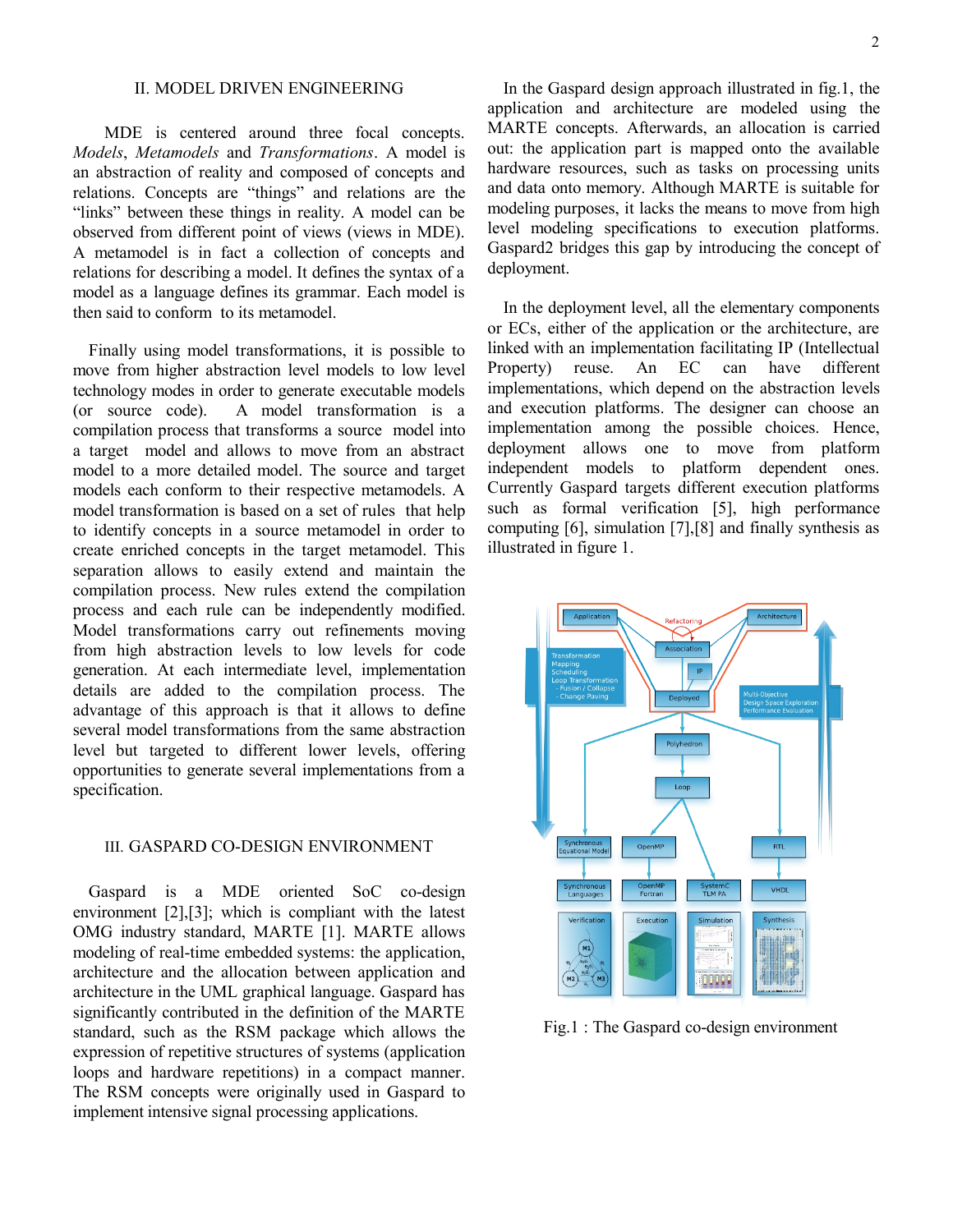#### IV. THE RTL TRANSFORMATION CHAIN

An application modeled at the MARTE specification level using the underlying Gaspard semantics exhibits parallelism, mainly task and data parallelism along with data dependencies. The application can be converted into a hardware functionality, i.e., a hardware accelerator, however care should be taken to ensure that the inherit parallelism remains true to its form after its conversion into a hardware design.

The RTL (Register Transfer Level) model to model transformation chain and its corresponding metamodel have been constructed to remain true to the application semantics modeled at the UML level, while providing additional low level enriched concepts in order to generate synthesizable HDL code for final FPGA implementation. The RTL level is independent from any HDL language (VHDL or Verilog for instance). The RTL metamodel relies on a factorized expression of the parallelism included in hardware accelerators. The RTL metamodel also enables the description of FPGA according to different views such as dedicated description of resources contained in an FPGA (storage, computing, etc.); another one focuses on FPGA topology (cell organization) and the last one defines the FPGA configuration zones.

Some concepts of the RTL metamodel are dedicated to the mapping of a hardware accelerator onto FPGA. These provide implementation characteristics of a hardware accelerator for a given FPGA. Such information will allow a fine topological placement of the hardware accelerator onto the FPGA.

Using model to model transformations, automatic Design Space Exploration (DSE) for an hardware accelerator can also be performed. In our design flow, the ECs can be synthesized independently to calculate the consumed FPGA resources. This information can be then incorporated into the model transformations, making it possible to calculate the approximate number of consumed FPGA resources of the overall application (at the RTL model) before final code generation and eventual synthesis.

Thus the designer is able to compare the resources consumed by the modeled application and the total resources available on the targeted FPGA resulting in an effective DSE strategy. If the application is too big to be placed on the FPGA, the designer can carry out a *refactoring* of the application. It should be noted that a refactored Gaspard application remains a Gaspard application in terms of its functionality and safeguards the parallelism.

In Figure 2 we present our MARTE based RTL design flow. Initially the application is modeled via UML and MARTE concepts; and is independent from any implementation details. Afterwards, the UML2MARTE model transformation allows to transform the UML model into a MARTE model.

This model corresponds to the MARTE metamodel. Afterwards this MARTE model is transformed into a Gaspard model by the MARTE2GASPARD transformation. Via GASPARD2RTL transformation, the RTL model is created which corresponds to a low abstraction level of an hardware accelerator (or several accelerators in the case of PDR) able to execute the initial modeled ISP application.

The RTL model provides a nearly accurate estimation of the resources required for the resulting design implementation. An exploration process (not illustrated in the figure) is performed according to these estimations. Finally, it is possible to convert the models to source code.



Figure 2 : An overview of the design flow related to the RTL chain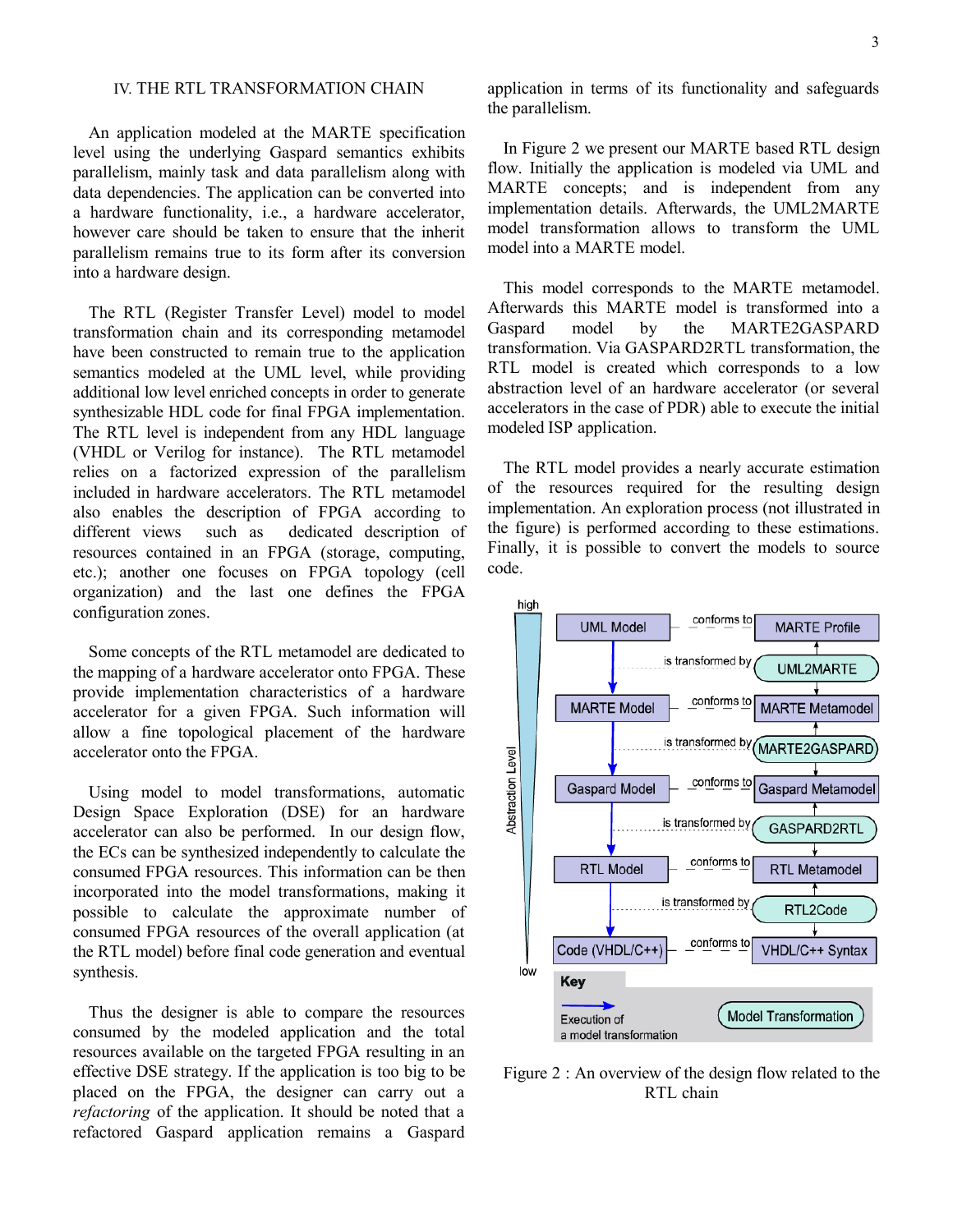#### V. CASE STUDY



Figure 3 : Modeling of the FIR filter



Figure 4 : Modeling of the Multiplication step

In order to illustrate the capability of our design flow, we present here a case study of a Finite Impulse Response (FIR) digital filter modeled using the MARTE concepts in the Gasapard Environment. These filters are largely employed in DSP (digital signal processing) based systems and offer a large applicability range such as linear phase and stability. The disadvantage related to these filters is that a high computational power is required and may need a large number of coefficients to reach the desired functionality. This could result in utilization of a large number of slices in a targeted FPGA. A FIR filter normally takes some input data values and compute an output which is then multiplied by

by a set of coefficients. Afterwards the result of this multiplication is added together to produce the final output. While a software implementation can be utilized for implementing the FIR functionality, the filter functions will be sequentially executed. Where as a hardware implementation allows the filter functions to be executed in a parallel manner and thus increases the filter processing speed.

Figure 3 illustrates the global model of the FIR filter application. The two computing parts of the application, mainly the multiplication and the addition parts are further elaborated in detail subsequently.

The modeling of the modeling step is shown in figure 4 by means of two components. The component *TimeRepeatedMultiplication* expresses the repetition in time while *RepeatedMultiplication* expresses the repetition in space

Figure 5 represents the component which realizes the addition of 256 data elements. The input port *inAdditionTree* of this tree has a dimension of 256 while the output port *outAdditionTree* is a scalar: shape of {1}. The addition computation has been decomposed in a tree, with each stage of this tree carrying out partial additions. The dimensions of the ports between each stage in this pipeline of tasks reduce by a factor of 2 (256, 128 , .... 2, 1).



Figure 5 : Modeling of Addition Tree